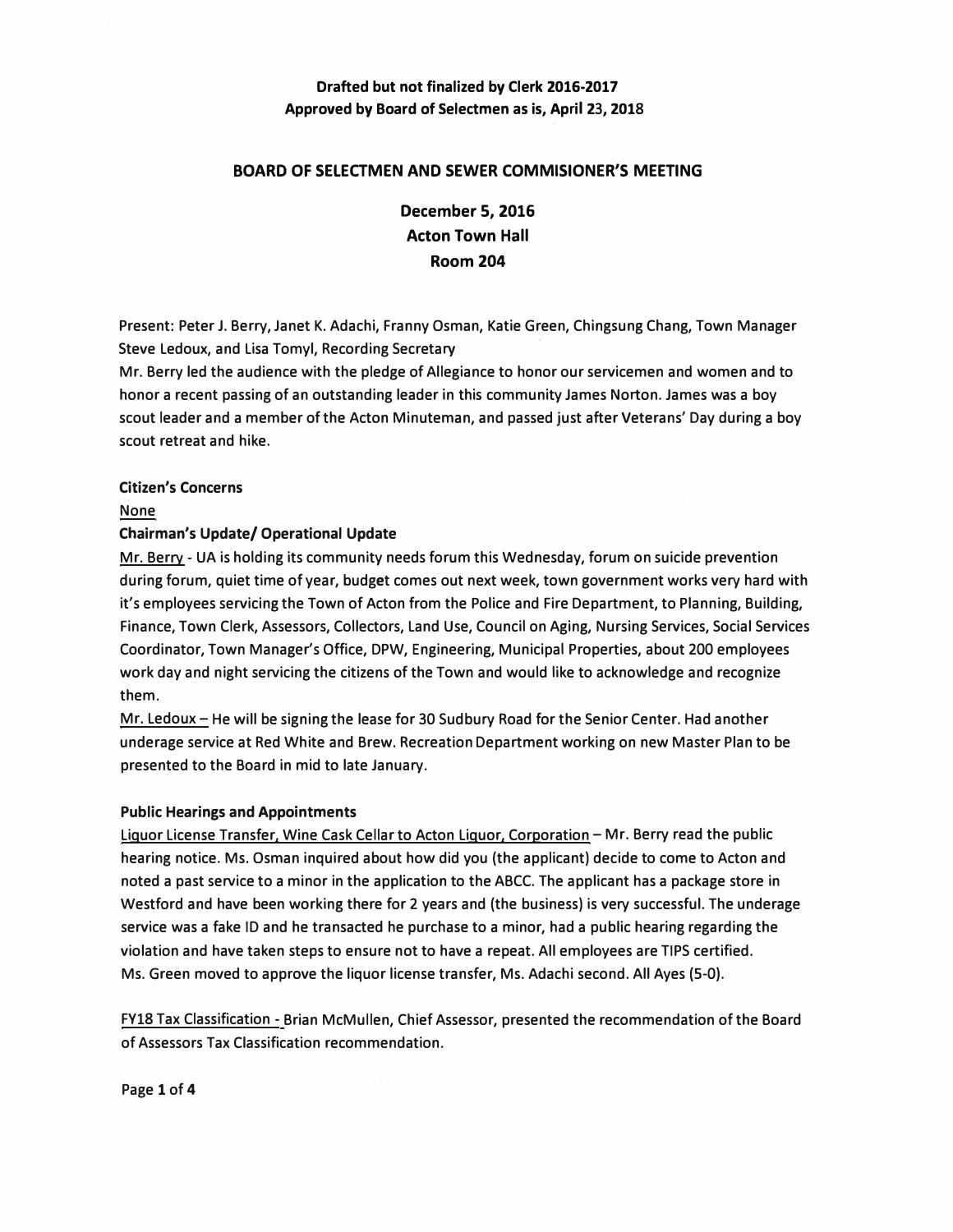## Drafted but not finalized by Clerk 2016-2017 Approved by Board of Selectmen as is,

Ms. Adachi move to adopt <sup>a</sup> residential factor of 1.0 resulting in <sup>a</sup> Uniform Tax Rate of \$19.06, Ms. Green seconded. All Ayes (5-0)

Ms. Adachi moved to not gran<sup>t</sup> an Open Space Discount, Ms. Osman seconded. All Ayes (5-0) Ms. Adachi moved to not adopt <sup>a</sup> Residential Exemption, Ms. Osman seconded. All Ayes (5-0) Ms. Adachi moved to not adopt a Small Commercial Exemption, Ms. Osman seconded. All Ayes (5-0)

## Selectmen Business

Natural Gas Alternatives Jim Snyder-Grant and Debra Symes Co-Presidents of Green Acton presented natural gas reduction and alternatives in Acton. CC — there is <sup>a</sup> pretty severe penalty to not allow natural gas vs. alternative heating and cooling options — this would take some time to introduce as an option.

Ms. Green commented that we (the town) are limited as to offer alternatives at the time of the street cut permits from Eversource. Perhaps Eversource can work with Town Staff and Boards and committees to have information to homeowners and developers (new properties) to have this alternative form of heating and cooling available and encouraged early on in the permitting process.

Ms. Osman inquired about how many (internal/external) units <sup>a</sup> homeowner would have to have (pumping units) in <sup>a</sup> house. Ms. Symes commented that it depends on what the need of the house was and configuration.

Terra Freidrichs, Wright Hill - Is reducing the carbon footprint <sup>a</sup> main goal for BOS for their main goals for the year, Ms. Green replied no. Town Counsel letter — was the questions in regards to when we can say no and when we can't say no. Ms. Green responded that it was more about what guidelines we need to go by what our options are. Ms. Freidrichs comments on suggesting raising our construction rates and lowering them for non-fossil fuel options during construction we (the Town) can use our municipal rights. In terms of using our municipal rights and leveraging them on the houses that are built and commented on large pipeline construction regarding the companies' stating the need is high due to housing construction.

Ms. Green recommends meeting with town staff as to what policies and educational materials are available (to contractors)and any options, and follow up on the advisory board to work on reducing the carbon footprint (in the Town of Acton).

Dog Park Committee Discussion — Cathy Fochtman gave an overview about putting together <sup>a</sup> dog park committee and also potential locations and has worked with Selby and interested members of the community. Ms. Fochtman has looked at several properties and considered the size that would be needed and or desired. Many communities have been building them varying in size (due to land availability) . Ms. Green stated that it seems like the recreation commission has worked on the greater aspec<sup>t</sup> of this project. Wondered if the Recreation Commission would be willing to work with this vs. creating <sup>a</sup> committee. Ms. Fochtman stated that it may be more beneficial for outreach rather than the Recreation Commission.

Page 2 of 4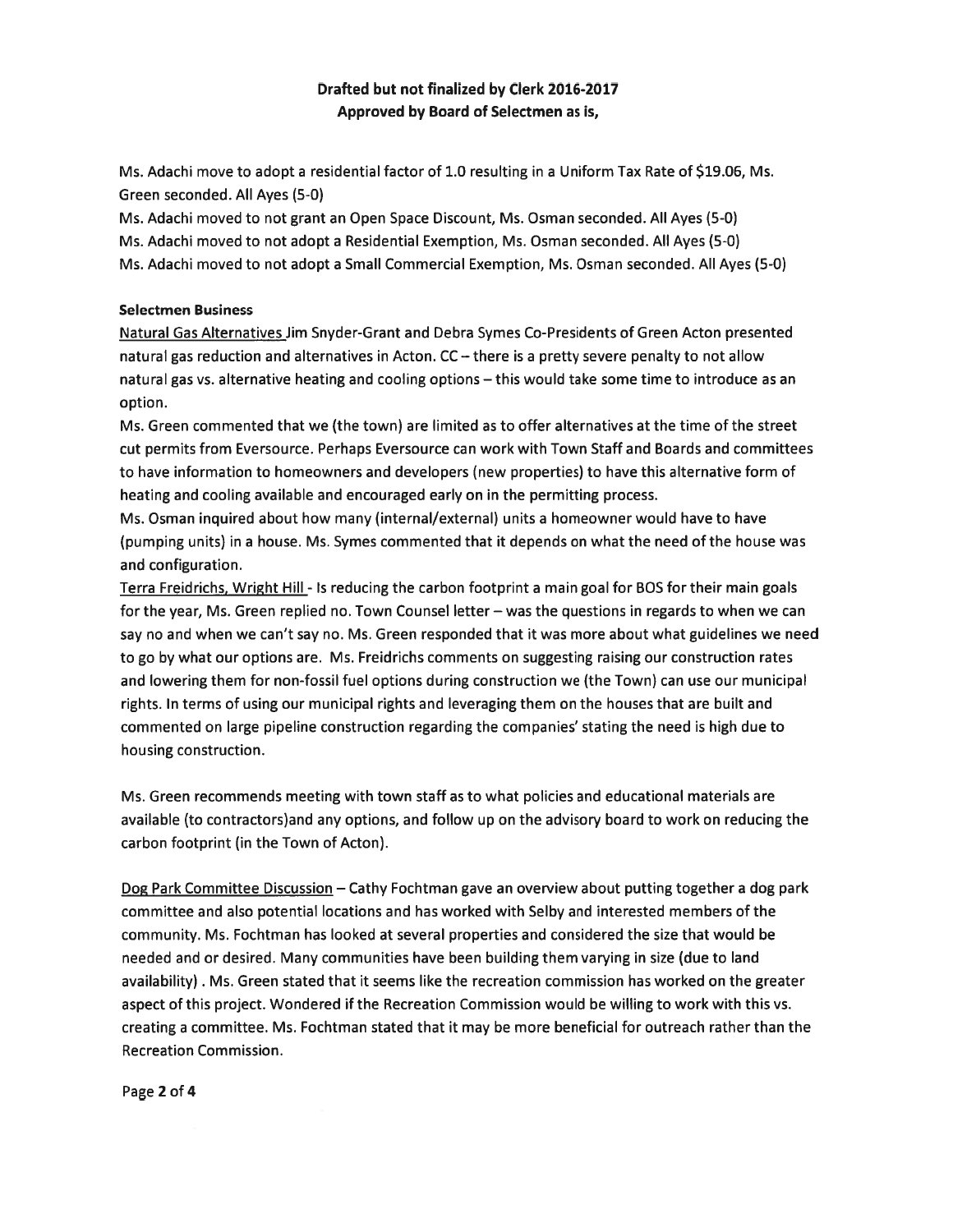## Drafted but not finalized by Clerk 2016-2017 Approved by Board of Selectmen as is,

Ms. Fochtman discussed Great Hill as <sup>a</sup> conservation and active recreation and is currently being used as <sup>a</sup> "de-facto" dog park. It would take much discussion if the dog par<sup>k</sup> idea was turned away from Great Hill.

Mr. Berry stated that he Animal Control Officer did not recommend having <sup>a</sup> dog parking in the town. Betsy Krystl, Arlington Street — working on dog par<sup>k</sup> issue and has been persistent — had idea about having <sup>a</sup> dog park on Great Hill because it is the best location for <sup>a</sup> dog park. Commented on some of the other comments and felt they are ill-informed. Dog owners at dog parks are resilient about cleaning up after their dogs. AKC recommends <sup>a</sup> minimum of 2 acres. Stated that dogs needs to besocialized.

Karen Sonner – thinks it's important that there be a committee formed and to say no to a committee would be an unfruitful thing to do. Feel if the answer (to form <sup>a</sup> committee) is no, then it's no, if it's yes, it's yes, but <sup>a</sup> committee makes that decision.

Adrian , Liberty Street — owns 4 small dogs and cannot take them on <sup>a</sup> trail — has visited Thorndike Field in Arlington. You need to have the input from owners of dogs. Small dogs need to be in <sup>a</sup> confined space. Has <sup>p</sup>hotos of Thorndike Field but did not produce them for the Board tonight. Stated that it would be really nice to bring one to Acton — there are rules and regulations at all dog parks and virtually no issues as owners pick up after their dogs.

Clair Siska, Stow Street - owner of a pet sitting/ pet business. Gave list of how many licensed dogs and owners in the Town of Acton. Her clients had no idea that this has been in discussion for the pas<sup>t</sup> couple of months. Dog parks are <sup>a</sup> community and it has to come from the community. Submitted to the BOS <sup>a</sup> list of suggestions on who should be par<sup>t</sup> of the committee and there are so many questions. Dog parks increase property values and bring people to the Town. Stanton Foundation will commit 90% of the infrastructure costs and maintenance funds.

Betsy Krystl - tried to make a dog park committee without the town backing - people were hesitant to be involved without the town backing.

Claire Siska — upse<sup>t</sup> that did not see the list of suggested properties prior to the meeting.

Ms. Osman agrees having all the different members on the committee would be appropriate, and is supportive of it. Ms. Adachi is interested in forming <sup>a</sup> committee. Has researched other dog parks in different areas all have dog park committees. Ms. Green stated the question was about forming <sup>a</sup> dog committee and still believes that we need <sup>a</sup> dog park committee. First focus on the need of <sup>a</sup> dog park and the second on the formation of the dog park. Mr Chang stated if <sup>a</sup> committee is formed it would largely be driven by the committee and community. Seems to be <sup>a</sup> reasonable justification to form <sup>a</sup>

Page3of4